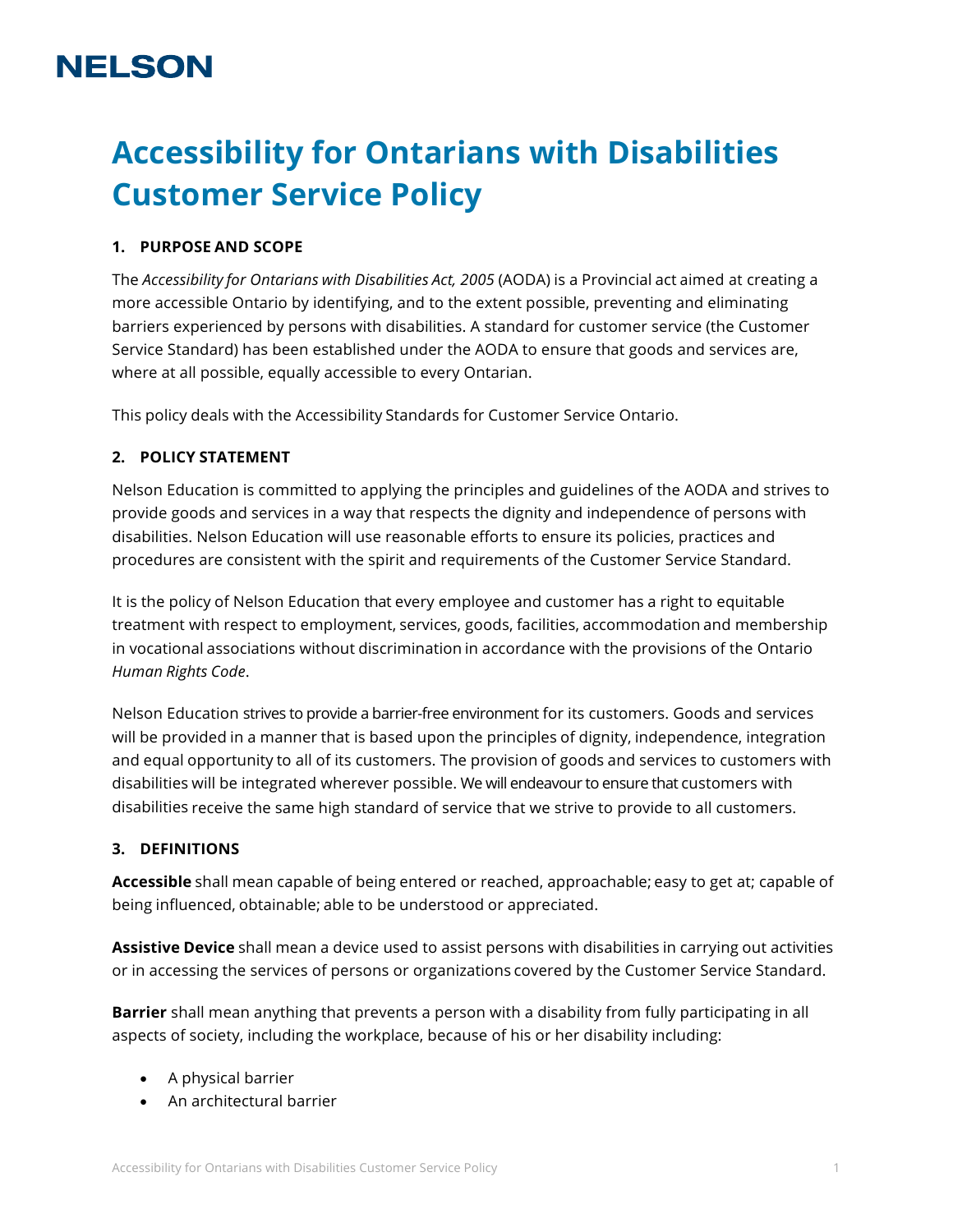- An information or communications barrier
- An attitudinal barrier
- A technological barrier
- A policy or practice

**Customers** shall mean those who receive goods and services.

**Dignity** shall mean respecting and treating every person including persons with a disability as valued and as deserving of effective and full service as any other customer.

# **Disability** shall mean:

- (a) any degree of physical disability, infirmity, malformation or disfigurement that is caused by bodily injury, birth defect or illness and, without limiting the generality of the foregoing, includes diabetes mellitus, epilepsy, a brain injury, any degree of paralysis, amputation, lack of physical co-ordination, blindness or visual impediment, deafness or hearing impediment, muteness or speech impediment, or physical reliance on a guide dog or other animal or on a wheelchair or other remedial appliance or device
- (b) a condition of mental impairment or a developmental disability
- (c) a learning disability, or a dysfunction in one or more of the processes involved in understanding or using symbols or spoken language
- (d) a mental disorder, or
- (e) an injury or disability for which benefits were claimed or received under the insurance plan established under the *Workplace Safety and Insurance Act, 1997.*

**Goods and Services** shall mean goods and services provided by Nelson Education.

**Independence** shall mean freedom from control or influence of others, freedom to make your own choices.

**Service Animal** shall mean an animal that has been trained to perform tasks that assist people with disabilities and includes any animal,

- if it is readily apparent that the animal is used by the person for reasons relating to his or her disability; or
- if the person provides a letter from a physician or nurse confirming that the person requires the animal for reasons relating to the disability.

**Support Person** shall mean an individual hired or chosen by a person with a disability to provide services or assistance with communication, mobility, personal care, medical needs or with access to goods or services.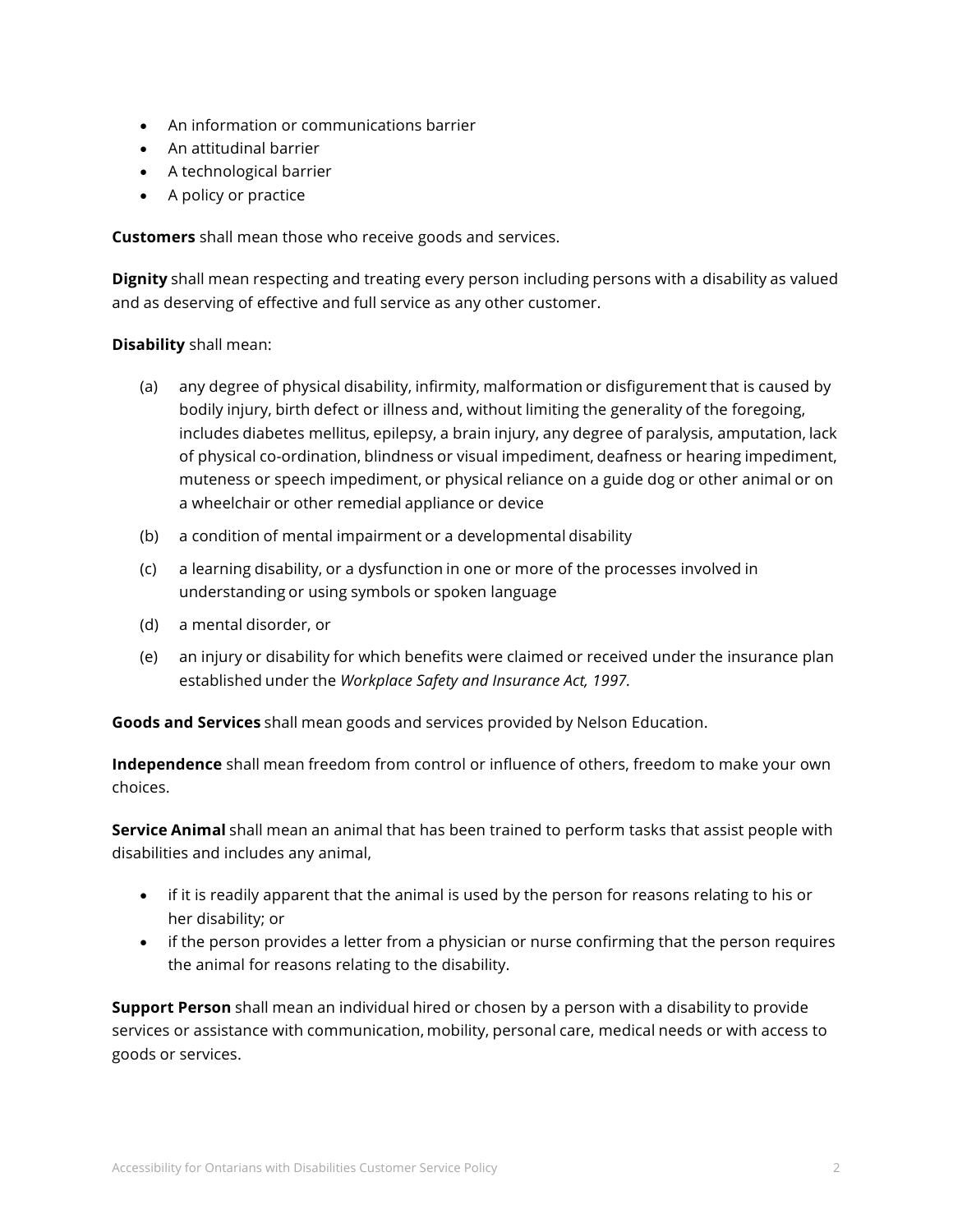# **4. PROVIDING GOODS AND SERVICES TO CUSTOMERS WITH DISABILITIES**

Nelson Education is committed to excellence in serving all customers including those with disabilities and will carry out its functions and responsibilities to ensure that policies, practices and procedures are consistent with the following principles:

- (a) Nelson Education's goods and services are provided in a manner that respects the dignity and independence of customers with disabilities;
- (b) The provision of Nelson Education's goods and services to customers with disabilities is integrated with those provided to customers who do not have disabilities unless an alternative measure is necessary to enable a customer with a disability to obtain, use or benefit from Nelson Education's goods or services;
- (c) Customers with disabilities are given an opportunity equal to that of persons without disabilities to obtain, use or benefit from Nelson Education's goods and services; and
- (d) To ensure the best possible customer service, Nelson Education encourages open two-way communication and expects customers with disabilities to communicate their needs for accommodation or assistance if it is not readily apparent how that need can be met.

# **4.1 COMMUNICATION**

Nelson Education strives to communicatewith customers with disabilities in ways that take into consideration their disabilities and their preferred method of communication.

- (a) Customers with disabilities will be offered alternative communication formats that will meet the needs of the customer as promptly as feasible;
- (b) Documents will be provided to customers in an alternative format that will meet the needs of the customer in a timely fashion; and
- (c) If telephone communication is not suitable for the customer's needs, alternative forms of communication will be offered as required.

# **4.2 USE OF SERVICE ANIMALS, ASSISTIVE DEVICES, AND SUPPORT PERSONS**

Nelson Education will strive to ensure that the access, use and benefit of goods or services are not compromised for customers with disabilities who require assistive devices, or who are accompanied by a service animal or support person.

## **4.2.1 SERVICE ANIMALS**

Service animals accompanying a customer with disabilities shall be permitted entry to all Nelson Education's facilities and meeting rooms that are open to the public or other third parties, unless the service animal is otherwise excluded by law.

If it is not readily apparent that the animal is a service animal, Nelson Education may ask the customer with a disability to provide a letter from a physician or nurse confirming that the person requires the animal for reasons relating to the customer's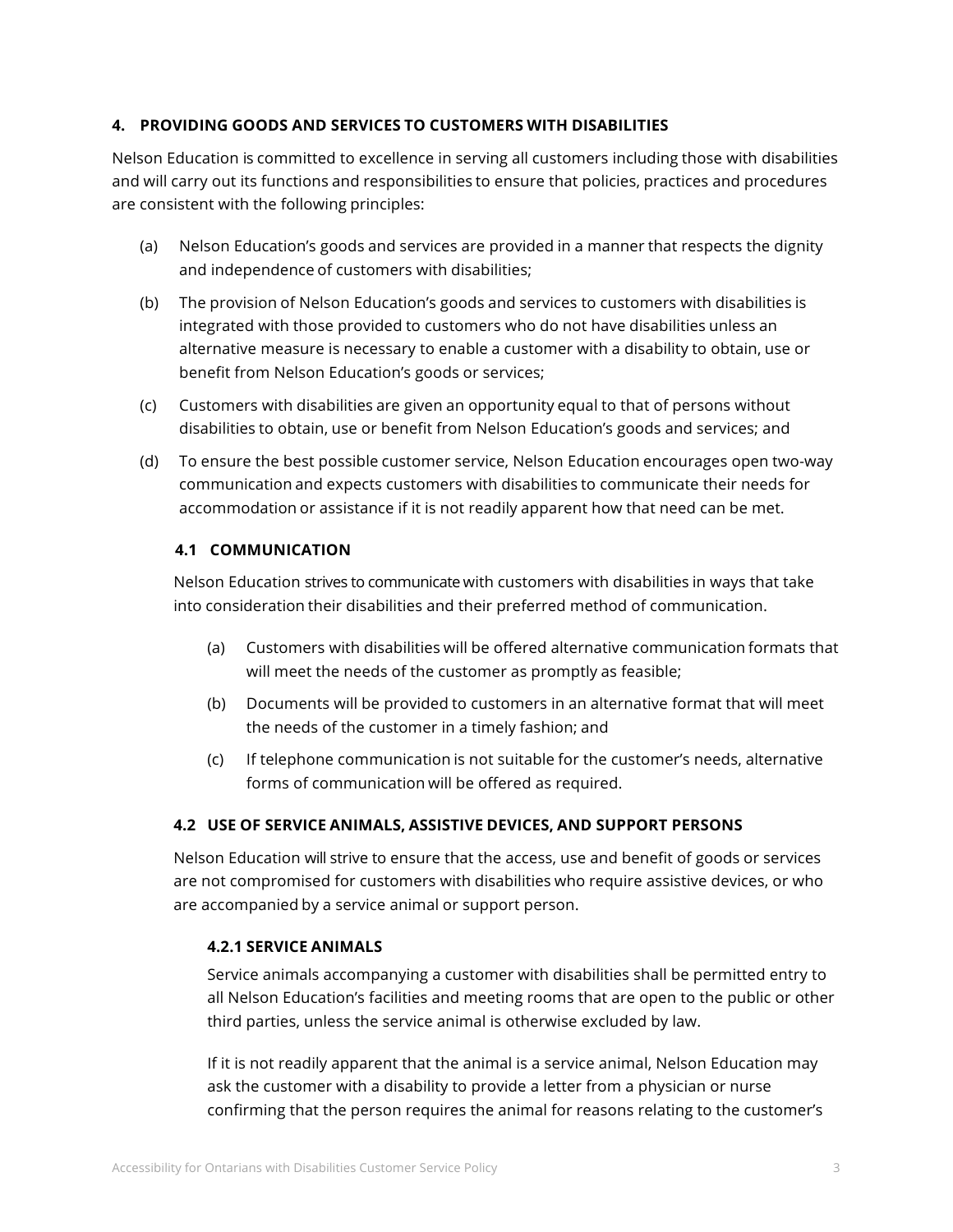disability. It is the responsibility of the customer using the service animal to ensure that the service animal is kept in control at all times.

Nelson Education's employees will receive training on how to interact with customers with disabilities who are accompanied by a service animal.

In the rare case where Nelson Education cannot permit a service animal access to a facility or meeting room, other accommodations may be provided to the customer such as: alternate meeting format, e.g., teleconference where technology permits; delivery of goods or service at an alternate time or location; other assistive measures available to deliver a good or service to ensure equality of outcome.

#### **4.2.2 ASSISTIVE DEVICES**

Customers with disabilities are permitted, where possible, to use their own assistive devices when on Nelson Education's premises for the purposes of obtaining, using or benefiting from our goods or services. Exceptions may occur in situations where Nelson Education has determined that the assistive device may pose a risk to the health and safety of another person with a disability or the health and safety of others on our premises.

If there is a physical, technological or other type of barrier that prevents the use of an assistive device on our premises, we will first endeavour to remove that barrier. If we are not able to remove the barrier, we will ask the customer how he/she can be accommodated and what alternative methods of service would be more accessible to him/her. We will make best efforts to provide an alternative means of accessibility to the customer.

It should be noted that it is the responsibility of the person with a disability to ensure that his or her assistive device is operated in a safe and controlled manner at all times.

Nelson Education will ensure that staff receive training on various assistive devices that may be used by customers with a disability while accessing our goods and services.

#### **4.2.3 SUPPORT PERSONS**

Nelson Education is committed to welcoming customers with disabilities who are accompanied by a support person. Any customer with a disability who is accompanied by a support person will be allowed to enter Nelson Education's premises with his or her support person. At no time will a customer with a disability who is accompanied by a support person be prevented from having access to his or her support person while on the Nelson Education premises.

Where appropriate, support persons may be required to acknowledge that it is the customer, and not the support person, to whom Nelson Education is providing its goods and/or services.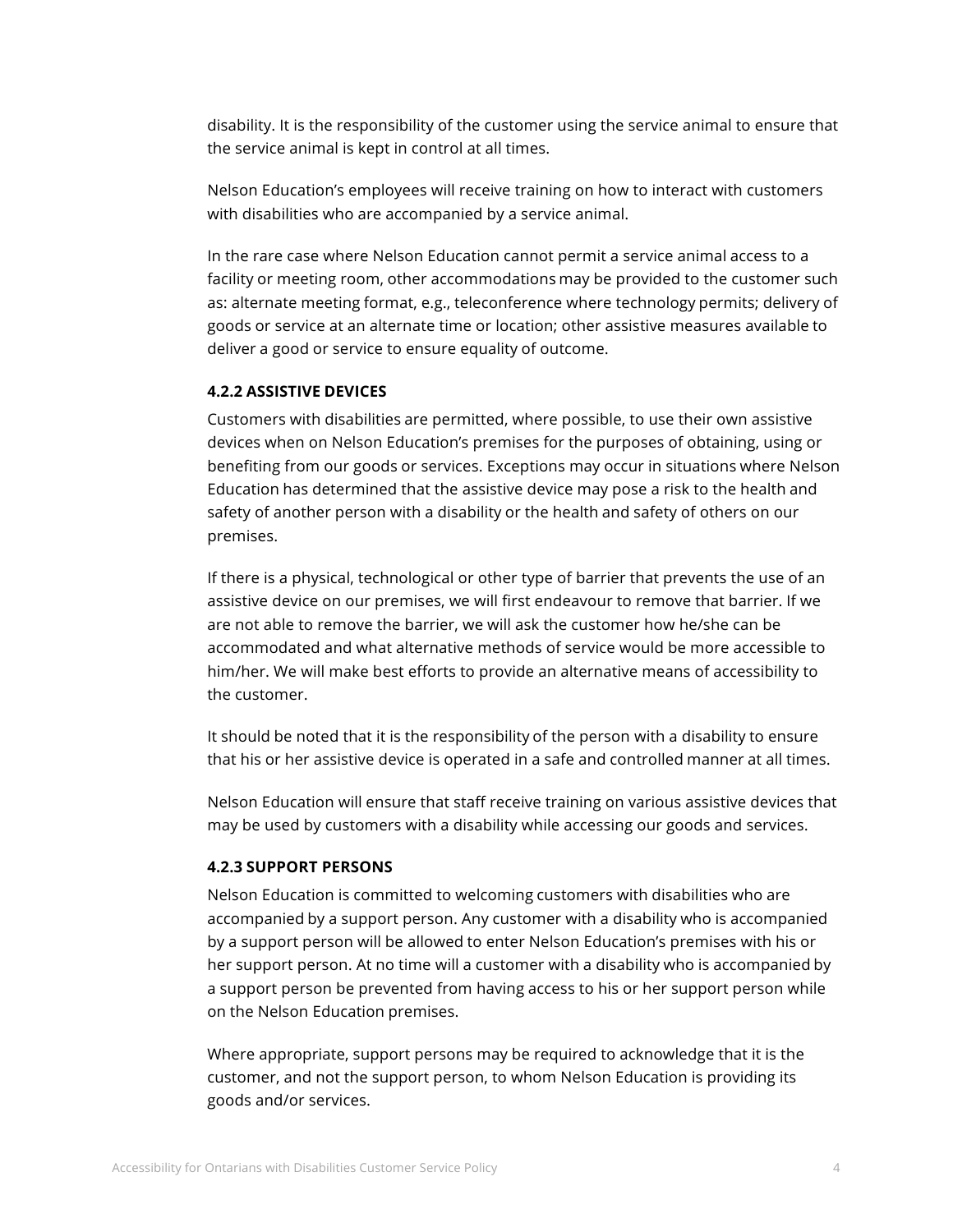#### **Conferences Held or Sponsored by Nelson Education**

Nelson Education occasionally holds conferences, events and workshops sponsored by Nelson Education or by third parties. For such events, support persons shall be permitted entry to all Nelson Education facilities and meeting rooms that are open to the public, except: when there are fees applied against participants by a third party and the support person was not pre-registered and/or no vacancy exists. If admission to an event is permitted and fees are payable to a third party, the support person is permitted to attend the event at their own cost. Cost for services (e.g., food, lodging, etc.) will be the responsibility of the customer or his or her support person.

If admission to an event is permitted and fees are payable to Nelson Education, the support person is permitted to attend at no cost for admission. Cost for other services (e.g., food, lodging, etc.) will be the responsibility of the customer or his or her support person.

#### **When a Support Person May Be Required**

If a support person is necessary for the health and safety of a person with disabilities, or for the health and safety of other persons, Nelson Education will require the accompaniment of a support person on Nelson Education premises.

Where a Nelson Education employee believes that a support person should be in attendance to protect the health and safety of the customer with disabilities or others, the following criteria shall be used in consulting with the customer:

- whether there is a significant risk to the health and safety of the customer with a disability or to others (the mere possibility of risk is insufficient);
- whether the risk cannot be eliminated or reduced by other means;
- whether the assessment of the risk is based on consideration of the duration of the risk, the nature and severity of the potential harm, the likelihood that the potential harm will occur, and the imminence of the potential harm; and
- whether the assessment of the risk is based on the customer's actual characteristics, not merely on generalizations, misperceptions, ignorance or fears about a disability.

A customer with a disability is required to provide his or her own support person. A customer who requires the assistance of a support person is also expected to inform Nelson Education that he or she will be attending with a support person.

## **4.3 TEMPORARY DISRUPTION TO FACILITIES OR SERVICES**

In the event that a temporary service disruption occurs that would limit a customer with a disability from gaining access to Nelson Education facilities, goods or services, Nelson Education will make the disruption known to customers in the following ways: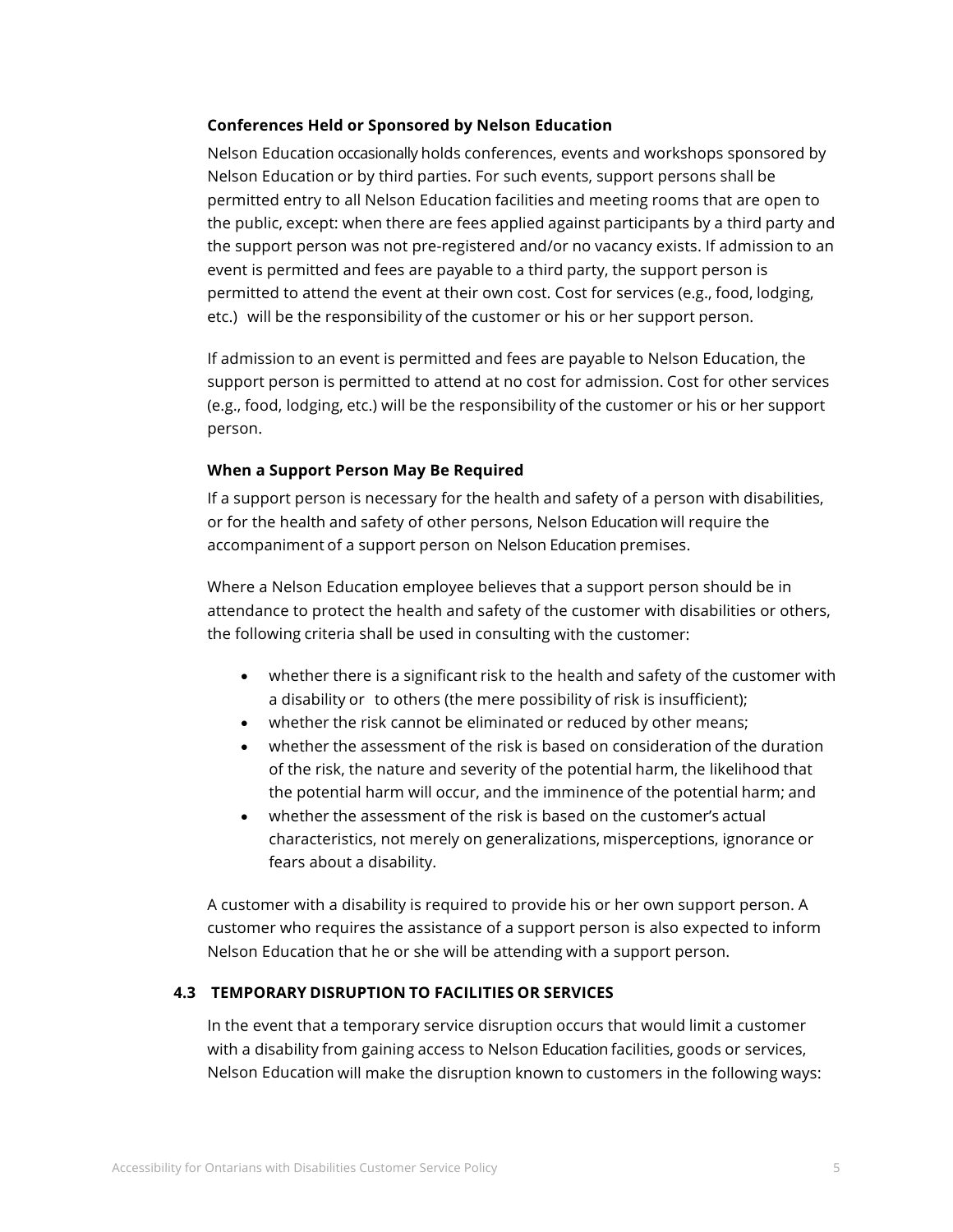- (a) Nelson Education will post notice of the service disruption on premises in the area where the service disruption has occurred;
- (b) Nelson Education may notify customers of the service disruption by means of recorded message, posting on the Nelson Education website or other reasonable means in the circumstances.

In the event of an unexpected service disruption, notice will be provided as soon as possible. Notices will include information about the nature of the disruption, the reason for the disruption, its anticipated duration, alternative service locations if applicable, and a description of alternative facilities or services if available from the affected service department.

# **5. TRAINING AND RECORDS**

Nelson Education will provide training as required under the AODA to all of Nelson Education's staff to whom this policy applies as well as to those persons charged with developing this policy and related procedures and practices.

Training will include:

- A review of the purposes of the AODA and requirements of the Customer Service Standard;
- Instruction on how to interact and communicate with customers who have various types of disabilities;
- Instruction on the use of available technology and assistive devices, and on interaction with service animals and support persons;
- Instruction on how to use equipment and devices made available on our premises to assist customers with disabilities to obtain, use or benefit from our goods and services;
- Instruction on what to do if a person with disabilities is having difficulty accessing services;
- Instruction on the content and requirements of Nelson Education's policies, practices and procedures relating to the Customer Service Standard.

Updated training will be provided as policies, practices and procedures change.

Records of training provided to staff, including the training protocol, the dates on which the training is provided and the number of individuals to whom the training is provided shall be maintained in accordance with the requirements of the AODA.

# **6. NOTICE OF AVAILABILITY OF POLICY AND PROCEDURES**

Nelson Education's AODA Customer Service Policy will be made available to the public and customers upon request.

Notification of the availability of AODA policies and procedures will be posted on Nelson Education's website. Nelson Education will provide documents, or the information contained in the documents, required to be provided under the Customer Service Standard to a customer with a disability in a format that takes into account the customer's disability.